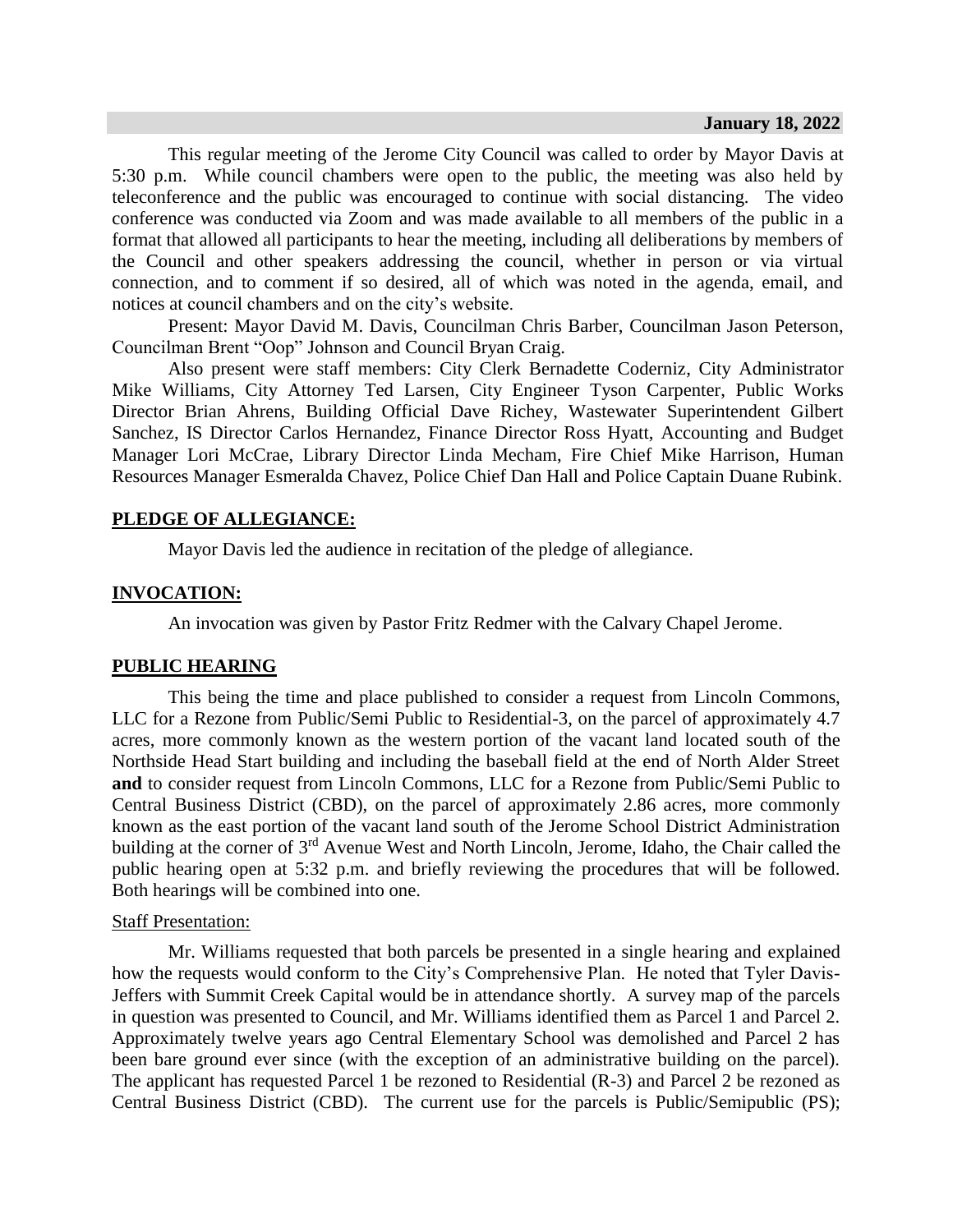property to the west is zoned R-3; property to the south is zoned R-2 for single-family homes and duplexes; property to the north is zone PS; and, property to the east is zoned CBD. Mr. Williams stated the rezone requests are compatible with surrounding uses. He further stated the application must be in accordance with the City's Comprehensive Plan; it must not create demand for public infrastructure that is not currently available (i.e. water and sewer services); and, it must not create any non-conforming uses. The application does not result in any regulatory takings as per Chapter 1 in the Comprehensive Plan, and the application protects the character of surrounding uses for single-family homes.

Mr. Williams explained the application is a precursor for a Planned Unit Development (PUD) to provide for a mixed using development (housing on the R-3 zone and commercial in the CBD zone). Preliminary plan submittals include landscaping standards, open spaces, pathways and other beautification items that will enhance the existing neighborhoods. The R-3 zone allows for multi-family developments, and Mr. Williams stated the in-fill development and zoning will enhance the existing use of the property. There is water and sewer onsite and there will be infrastructure upgrades to support the new uses. The CBD zoning will maximize the footprint of the development and is adjacent to the east and to the south; the CBD zone adjacent to North Lincoln will provide a buffer between North Lincoln and the residential development. Mr. Williams stated the Planning and Zoning Commission held a public hearing pertaining to the rezone application; there was no testimony and the commission recommended approval from the City Council. Upon inquiry by Councilman Johnson, Mr. Williams stated that thirty-one residential units will be in the residential portion of the project.

## Applicant Testimony:

Tyler Davis-Jeffers of Summit Creek Development, 240 Eastland Drive, Twin Falls, appeared before Council and stated his company is a vertically integrated developer and general contractor for commercial development primarily in the Jerome/Twin Falls/Burley areas. He spoke of the planned development, showed a preliminary site plan to Council and explained that some details could change throughout the planning process. The plan to develop unutilized land will benefit the community with both residential and commercial developments. The residential units will be for-rent workforce housing and not deed-restricted for low income housing. The single-family homes will be two different sizes each with three bedrooms and two bathrooms. The intent is to have the modular units assembled on foundations at the site to reduce time and labor costs. Additionally, the units will be on small lots to maximize open spaces (i.e. a soccer field, common areas, play areas, walking paths, etc.) and give the space a community feel. Each unit with have a front porch, small fenced backyard, and covered parking. Mr. Davis-Jeffers stated the company is working with several different manufacturers for lead times and cost comparisons.

Mr. Davis-Jeffers spoke of the commercial portion of the project and stated the site plan includes two commercial pads. Multiple parties have shown interest in having a presence on the site, and the buildings would be built-to-suit for specific uses while keeping with consistent architectural design facing North Lincoln; parking spaces would be utilized throughout the week for the commercial projects and evening/weekend use would be available to the residents.

There was discussion regarding the projects themselves. Topics of the discussion included: market rate rentals; modular homes on foundations; roof pitch; providing a good project for the community; ongoing discussions with the College of Southern Idaho (CSI); CSI's desire to expand their programming and certain processes they insist be followed for the development (i.e. the entitlement process); the quality of the buildings; the residential units as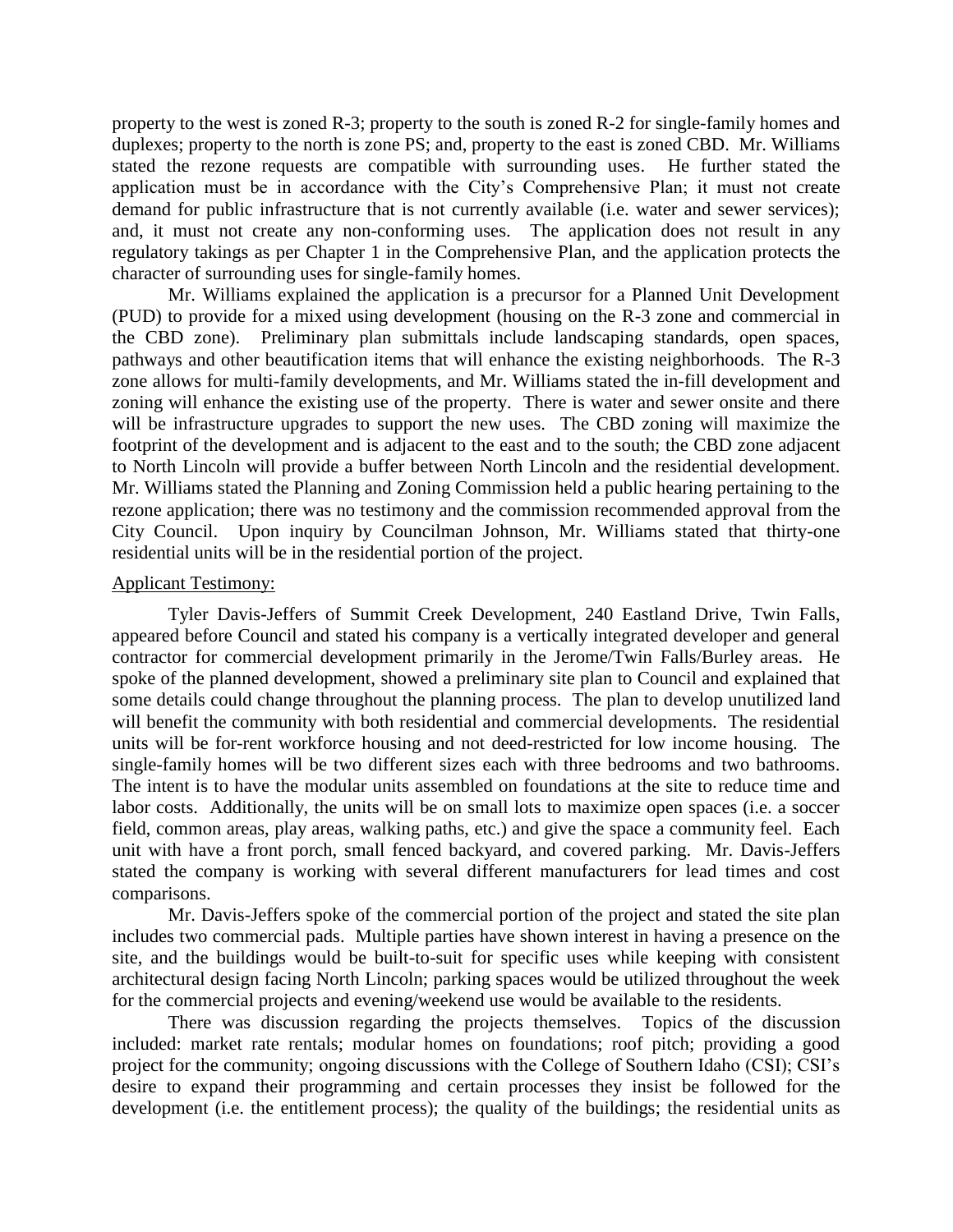rentals owned by one party; increased rent inventory resulting in more flexible and resilient workforce; the need for market rate housing in the community; the concern residential lots could be sold to individuals (Mr. Davis-Jeffers confirmed the units/lots will not be sold individually); issues with mobile home parks that will not apply to this project; one management group to control landscaping, parking, snow removal, etc.; the benefit of not having a governmentsubsidized project (i.e. increased pool of eligible renters); the maintenance of private streets; assurances that the modular units will be of good quality; the incentive to build a quality project; specifications and standards for modular homes versus stick frame homes; and, standards required of the City, commissions and departments.

There was no testimony in favor, neutral nor in opposition to the requests. There being no further testimony to be heard, the Chair declared the public hearing closed at 6:00 p.m.

# **ORDINANCE NO. 1206, BILL NO. 691, INTRODUCTION:**

Councilman Johnson sponsored the bill.

Councilman Barber made the motion to suspend the rules pertaining to the reading of an ordinance on three separate occasions and direct the clerk to read Bill No. 691 three times by title only to constitute three separate readings. Second to the motion was made by Councilman Peterson. After consideration, the motion passed unanimously by the following vote: **AYES**: Councilman Johnson, Councilman Peterson, Councilman Craig and Councilman Barber. **NAYS**: None.

The clerk read Bill No. 691 three times by title only to constitute three separate readings. The ordinance in full is as follows:

# **ORDINANCE NO. 1206 BILL NO. 691**

# **AN ORDINANCE OF THE MAYOR AND COUNCIL OF THE CITY OF JEROME, IDAHO AMENDING THE CITY OF JEROME ZONING ORDINANCE AND ZONING MAP BY ZONING THE FOLLOWING DESCRIBED PARCELS OF REAL PROPERTY IN THE CITY OF JEROME, IDAHO FROM PUBLIC/SEMIPUBLIC (PS) TO RESIDENTIAL 3 (R-3) AND CENTRAL BUSINESS DISTRICT (CBD); AND PROVIDING FOR AN EFFECTIVE DATE:**

The property to be rezoned PS to R-3 is more particularly described as:

TOWNSHIP 8 SOUTH, RANGE 16 EAST, BOISE MERIDIAN, JEROME COUNTY, IDAHO,

**SECTION 13:** All of Block 55, a portion of Block 56, a portion of Block 65, a portion of Block 66 and more particularly described as follows:

Beginning at the Intersection of 3rd Ave. W. and N. Birch St. (Which lies North 00°23'45" East a distance of 350.02 feet from the Intersection of  $2<sup>nd</sup>$  Ave. W. and N. Birch St.), Thence South 89°40'03" East for a distance of 45.00 feet; Thence South 00°23'45" West for a distance of 40.00 feet to the **TRUE POINT OF BEGINNING**;

**Thence** South 89°40'03" East for a distance of 486.74 feet; **Thence** South 00°11'36" West for a distance of 334.88 feet; **Thence** North 89°41'09" West for a distance of 53.00 feet; **Thence** North 00°17'12" East for a distance of 25.08 feet;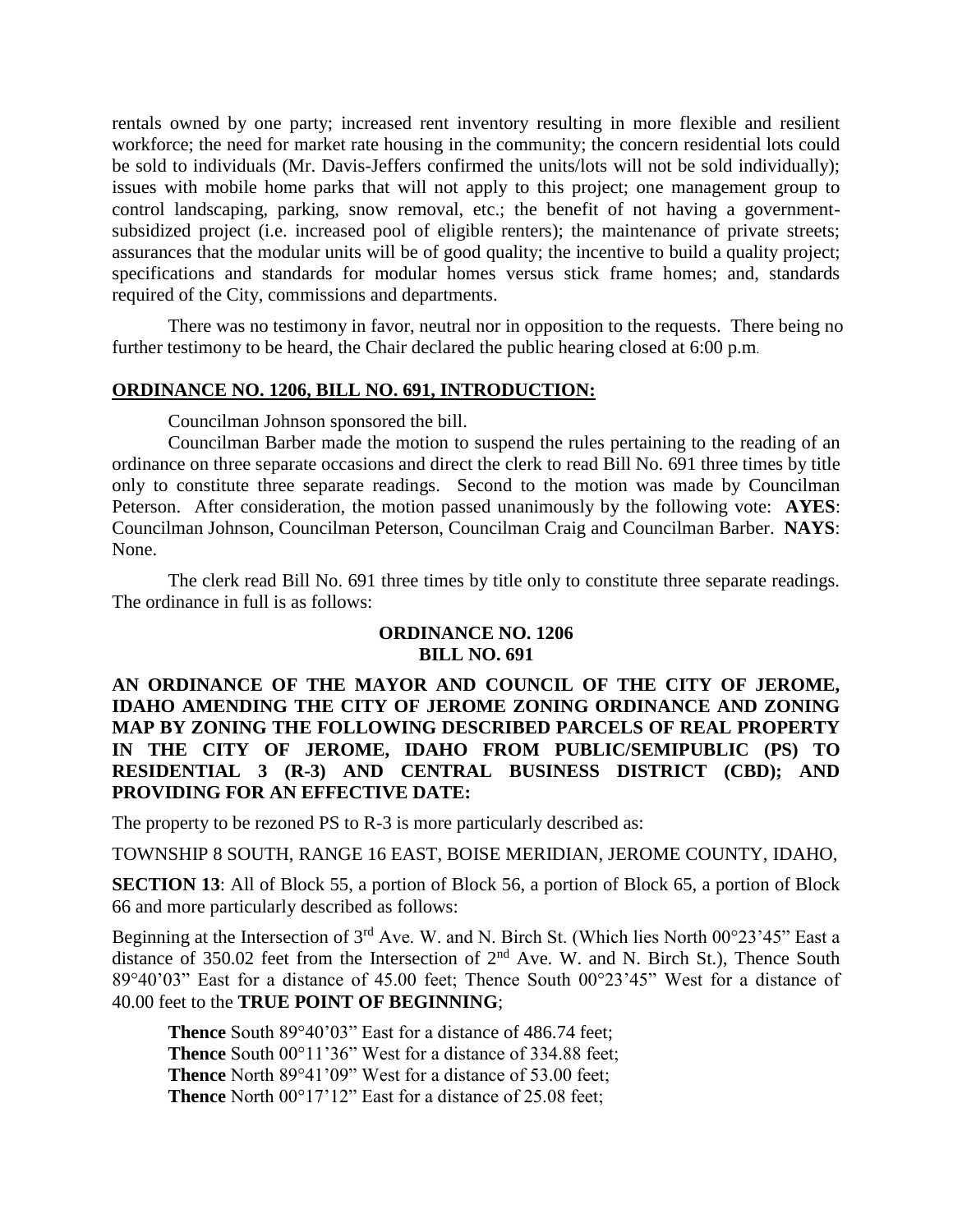**Thence** North 89°49'08" West for a distance of 35.00 feet; **Thence** South 00°17'12" West for a distance of 164.86 feet; **Thence** North 89°42'18" West for a distance of 299.88 feet; **Thence** North 00°16'47" East for a distance of 164.96 feet; **Thence** North 89°41'09" West for a distance of 99.98 feet; **Thence** North 00°23'45" East for a distance of 310.01 feet to the **TRUE POINT OF BEGINNING**.

approximately 4.7 acres.

The property to be rezoned PS to CBD is more particularly described as:

TOWNSHIP 8 SOUTH, RANGE 16 EAST, BOISE MERIDIAN, JEROME COUNTY, IDAHO,

**SECTION 13:** A portion of Block 56, a portion of Block 65 and more particularly described as follows:

Beginning at the Intersection of North Lincoln and  $3<sup>rd</sup>$  Ave. W. (Which lies South 89°42'02" East a distance of 480.11 feet from the Intersection of  $3<sup>rd</sup>$  Ave. W. and N. Alder St.), Thence North 89°42'02" West for a distance of 45.00 feet; Thence South 00°17'05" West for a distance of 40.00 feet to the TRUE POINT OF BEGINNING;

**Thence** continuing South 00°17'05" West for a distance of 334.98 feet;

**Thence** North 89°41'09" West for a distance of 382.13 feet;

**Thence** North 00°11'36" East for a distance of 334.88 feet;

**Thence** South 89°42'02" East for a distance of 382.66 feet to the **TRUE POINT OF BEGINNING**.

approximately 2.86 acres.

WHEREAS, a public hearing was held before the Planning and Zoning Commission pursuant to notice on the  $14<sup>th</sup>$  day of December, 2021 and on the  $11<sup>th</sup>$  day of January, 2022; and

WHEREAS, a public hearing before the Jerome City Council was held on the ordinance, pursuant to notice, on the  $18<sup>th</sup>$  day of January, 2022;

IT IS THEREFORE ORDAINED by the Mayor and the City Council of Jerome, Idaho, as follows:

Section 1. The following parcel in the City of Jerome, County of Jerome, State of Idaho are hereby rezoned from Public/Semipublic (PS) to Residential 3 (R-3):

TOWNSHIP 8 SOUTH, RANGE 16 EAST, BOISE MERIDIAN, JEROME COUNTY, IDAHO,

**SECTION 13:** All of Block 55, a portion of Block 56, a portion of Block 65, a portion of Block 66 and more particularly described as follows:

Beginning at the Intersection of 3<sup>rd</sup> Ave. W. and N. Birch St. (Which lies North 00°23'45" East a distance of 350.02 feet from the Intersection of  $2<sup>nd</sup>$  Ave. W. and N. Birch St.), Thence South 89°40'03" East for a distance of 45.00 feet; Thence South 00°23'45" West for a distance of 40.00 feet to the **TRUE POINT OF BEGINNING**;

**Thence** South 89°40'03" East for a distance of 486.74 feet; **Thence** South 00°11'36" West for a distance of 334.88 feet; **Thence** North 89°41'09" West for a distance of 53.00 feet;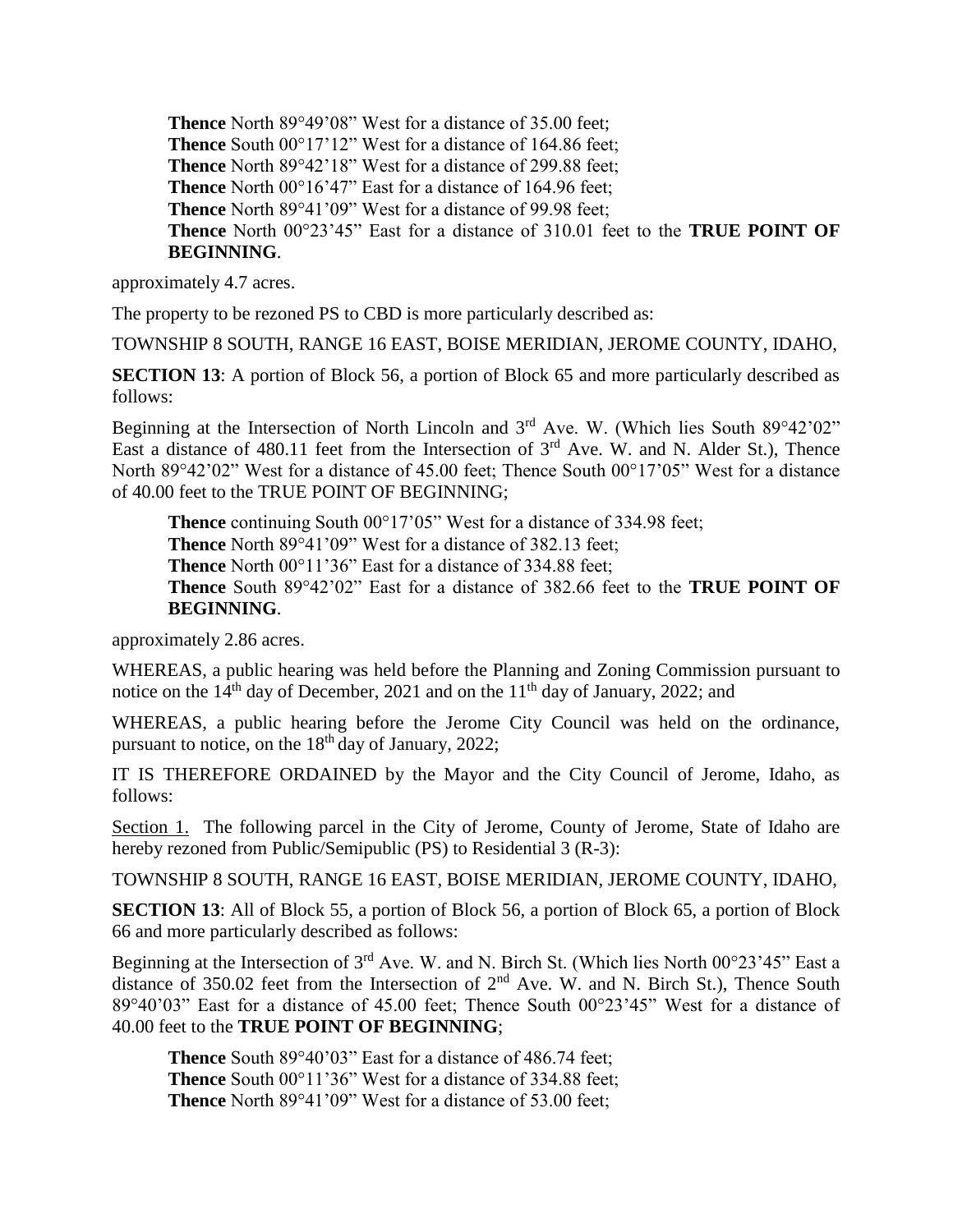**Thence** North 00°17'12" East for a distance of 25.08 feet; **Thence** North 89°49'08" West for a distance of 35.00 feet; **Thence** South 00°17'12" West for a distance of 164.86 feet; **Thence** North 89°42'18" West for a distance of 299.88 feet; **Thence** North 00°16'47" East for a distance of 164.96 feet; **Thence** North 89°41'09" West for a distance of 99.98 feet; **Thence** North 00°23'45" East for a distance of 310.01 feet to the **TRUE POINT OF BEGINNING**.

Section 2. The following parcel in the City of Jerome, County of Jerome, State of Idaho are hereby rezoned from Public/Semipublic (PS) to Central Business District (CBD):

TOWNSHIP 8 SOUTH, RANGE 16 EAST, BOISE MERIDIAN, JEROME COUNTY, IDAHO,

**SECTION 13:** A portion of Block 56, a portion of Block 65 and more particularly described as follows:

Beginning at the Intersection of North Lincoln and 3<sup>rd</sup> Ave. W. (Which lies South 89°42'02" East a distance of 480.11 feet from the Intersection of  $3<sup>rd</sup>$  Ave. W. and N. Alder St.), Thence North 89°42'02" West for a distance of 45.00 feet; Thence South 00°17'05" West for a distance of 40.00 feet to the TRUE POINT OF BEGINNING;

**Thence** continuing South 00°17'05" West for a distance of 334.98 feet; **Thence** North 89°41'09" West for a distance of 382.13 feet; **Thence** North 00°11'36" East for a distance of 334.88 feet; **Thence** South 89°42'02" East for a distance of 382.66 feet to the **TRUE POINT OF BEGINNING**.

Section 3. The official zoning map of the City of Jerome is hereby amended to comply with Section 1 and Section 2 of this Ordinance.

Section 4. This ordinance shall become effective upon its passage and publication as required by law.

PASSED BY THE COUNCIL this 18<sup>th</sup> day of January, 2022.

SIGNED BY THE MAYOR this  $18<sup>th</sup>$  day of January, 2022

BY: /s/ David M. Davis David M. Davis, Mayor

ATTEST:

/s/ Bernadette Coderniz\_\_\_\_\_\_\_ Bernadette Coderniz, City Clerk

Councilman Barber made the motion to adopt Bill No. 691 as Ordinance No. 1206 rezoning the property as described from Public/Semi-Public (PS) to Residential 3 (R-3) and Central Business District (CBD). Second to the motion was made by Councilman Johnson. After consideration, the motion passed unanimously by the following vote: **AYES**: Councilman Johnson, Councilman Peterson, Councilman Craig, and Councilman Barber. **NAYS**: None.

# **CONSENT CALENDAR:**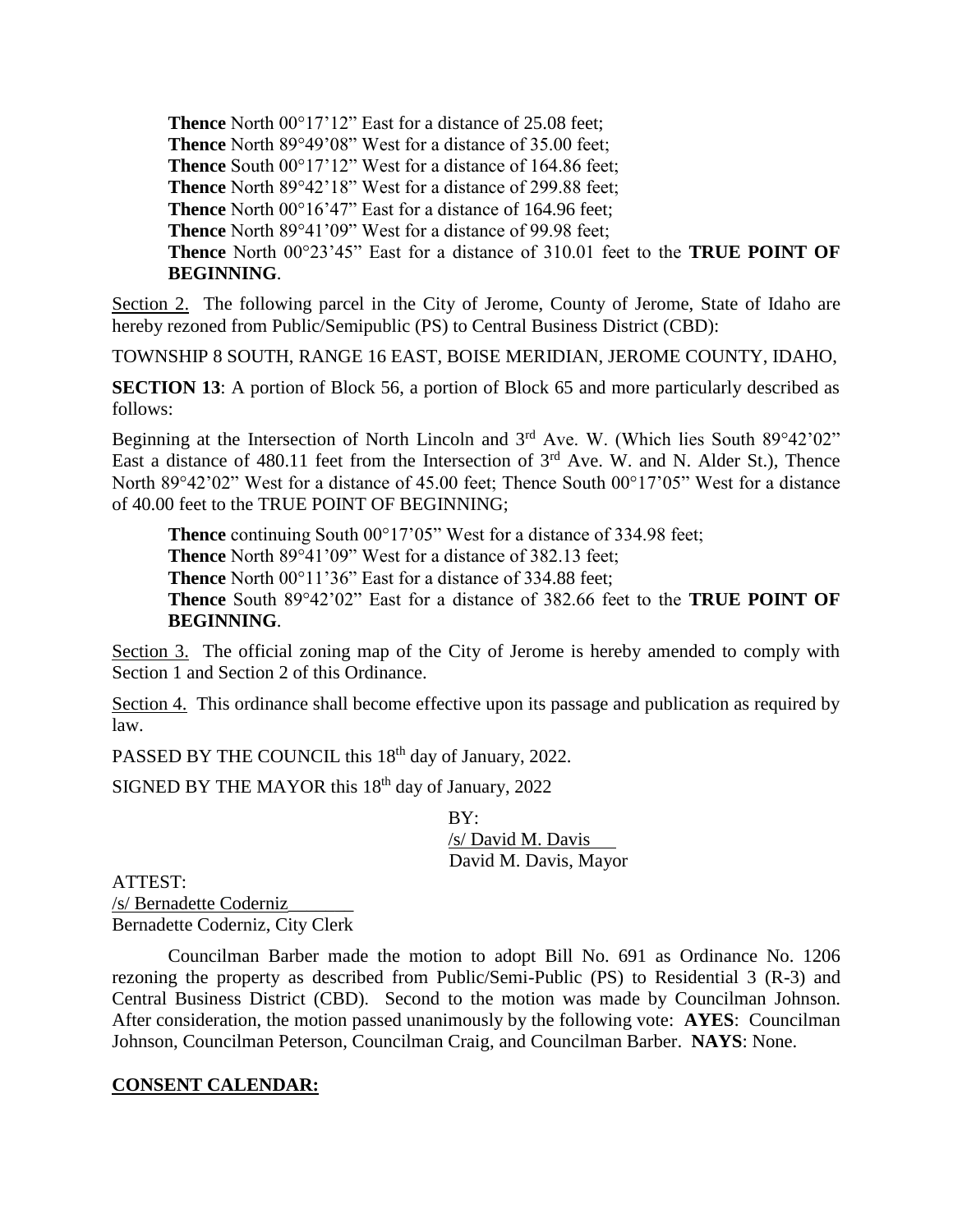Those items contained in the consent calendar are as follows:

- 1. Approve the minutes of the January 4, 2022 regular meeting
- 2. Approval to pay 2022 O&M Assessment of 1,082.74 shares at \$25 per share at a total cost of \$27,068.39
- 3. Monthly Department Reports
- 4. Approve Claims

Accu Sales/Keller Kustoms \$93.12, A-Core of Idaho \$675.00, Aerzen USA Corporation \$3,008.53, Amazon Capital Services \$1,168.30, American Backflow Products Co \$302.74, American Legal Publishing Corp. \$500.00, Arnold Machinery Company \$274.62, Associated Business Forms LLC \$1,161.68, Associated Taxpayers of Idaho \$70.00, Auto Zone \$22.48, B & R Bearing \$25.95, Badger Meter \$683.52, Bound Tree Medical \$405.17, Brenntag Pacific Inc \$22,815.60, Brodart Company \$81.04, B-Z Plumbing \$143.00, Carne I Corp \$22,575.00, Center Point Large Print \$87.48, Century Link \$1,769.40, Centurylink Business Services \$60.26, Chase Paymenttech \$1,732.03, Cintas Corporation \$33.66, City of Jerome \$533,948.23, Coastline Equipment Company \$80.58, Comfort Suites Airport (Id038) \$395.00, Con Paulos Inc. \$495.69, Craig Stotts \$400.00, Culligan Soft Water Service \$202.50, D & B Supply \$2,729.58, Depatco \$1,087.20, Dewitt Diesel Inc \$4,261.26, Dig Line Inc \$108.06, Duane Rubink \$361.07, Ednetics Inc \$76.36, Electrical Contractors of ID \$290.98, Eric's Custom Upholstery \$325.00, Farmore of Idaho \$2,161.57, Fastenal Company \$6.61, Fife Water Services \$350.00, Floyd Lilly Co \$779.67, Fred Kenyon Repair Inc. \$1,069.85, Freedom Electric Inc. \$339.07, Freedom Mailing Services Inc \$2,132.88, Gem State Welder's Supply \$80.60, Goble Sampson Associates Inc. \$1,309.32, Go-Fer It Express \$360.00, Greatamerica Financial Services \$167.81, H.D.Fowler \$246.39, H.W. Lochner Inc \$6,904.20, Hach Company \$146.76, Haffners Lock and Key \$85.50, Hanson Janitorial Supply Inc. \$138.83, Harrington Industrial Plastics LLC \$747.59, Harvey's Office Plus \$203.89, Healthy Earth Enterprises LLC \$193.58, Heglar Creek Electric LLC \$1,800.00, High Desert Bobcat \$288.89, Hydro Specialties Company \$15,121.92, ID Electric Motor Service Inc \$3,223.41, ID State Insurance Fund \$12,172.00, ID State Tax Commission \$131.76, Idaho Materials and Construction \$1,176.69, Idaho Power Co. \$68,568.66, Ingram Book Company \$694.57, Intermountain Gas Company \$7,647.62, Isaiah Day \$100.00, Jerome City Water Department \$552.20, Jerome County \$12,055.31, Keller Associates Inc \$77,567.50, Kloepfer Inc. \$481.03, Kristen J Denning \$75.85, Les Schwab Tire Centers Inc \$2,260.52, Lexisnexis Risk Solutions \$31.50, Local Highway Tech Assit.Council \$60.00, Magic Valley Labs \$20,717.62, Magic Valley Quality Milk LLC \$2,212.22, Marky's Supertow \$100.00, Mary Ralls \$17.98, Mason's Trophies & Gifts \$48.00, Master Muffler \$760.59, Metroquip Inc. \$881.78, Mountainland Supply Company \$1,480.50, Munimetrix Systems Corp. \$89.98, Napa Auto Parts \$421.43, New Tech Security Inc. \$240.00, Northside Canal Co. \$27,068.39, O'Reilly Auto Parts \$7.98, Overdrive \$1,800.00, Overhead Door Company of TF Inc \$135.00, Pacificsource Administrators \$8,097.43, Park Place Technologies LLC \$642.00, Pat Bermingham \$300.00, Petersen Performance \$800.00, Pro-Flame Inc \$387.63, Project Mutual Telephone \$322.94, Proline Graphics & Vinyl \$390.00, PSI Environmental Services Inc \$22,390.34, Quadient Leasing USA Inc \$899.58, Rainbow Book Company \$654.20, Region IV Development Assn \$6,550.00, Renner Sports Surfaces \$274,639.30, Rexel Usa Inc \$120.74, Ridley's Food & Drug \$149.19, Safety Now Solutions \$700.00, Saltworx Inc \$4,235.02, Sassy Software Solutions LLC \$567.00, Sawtooth Veterinary Services \$315.00, Scott Novak \$76.31, Signed Sealed & Delivered \$42.86, Silversky Inc - Dept 106071 \$2,203.57, Skaggs Companies Inc. \$38.85, Smith & Wesson Sales Co - LB#3890 \$86.30, Something More \$195.89, Southern Idaho Solid Waste \$3,426.74, Srdjan Duranski \$1,120.00, Strata \$962.78, Sweet's Septic & Backhoe Inc. \$390.00, TFD Enterprises LLC \$19,979.66, Thatcher Company \$36,182.53, Times News \$513.45, T-Mobile \$269.93, Traffic Safety Supply Co Inc \$1,171.07, Treasure Valley Coffee Inc. \$110.80, U.S. Bank Equipment Finance \$471.40, Unimed Government Services \$220.88, Upper Case Printing Ink. \$3,078.50, US Bank Credit Card \$16,543.42, Utility Trailer Sales \$331.93, Valley Office Systems \$113.42, Verizon Wireless \$3,369.58,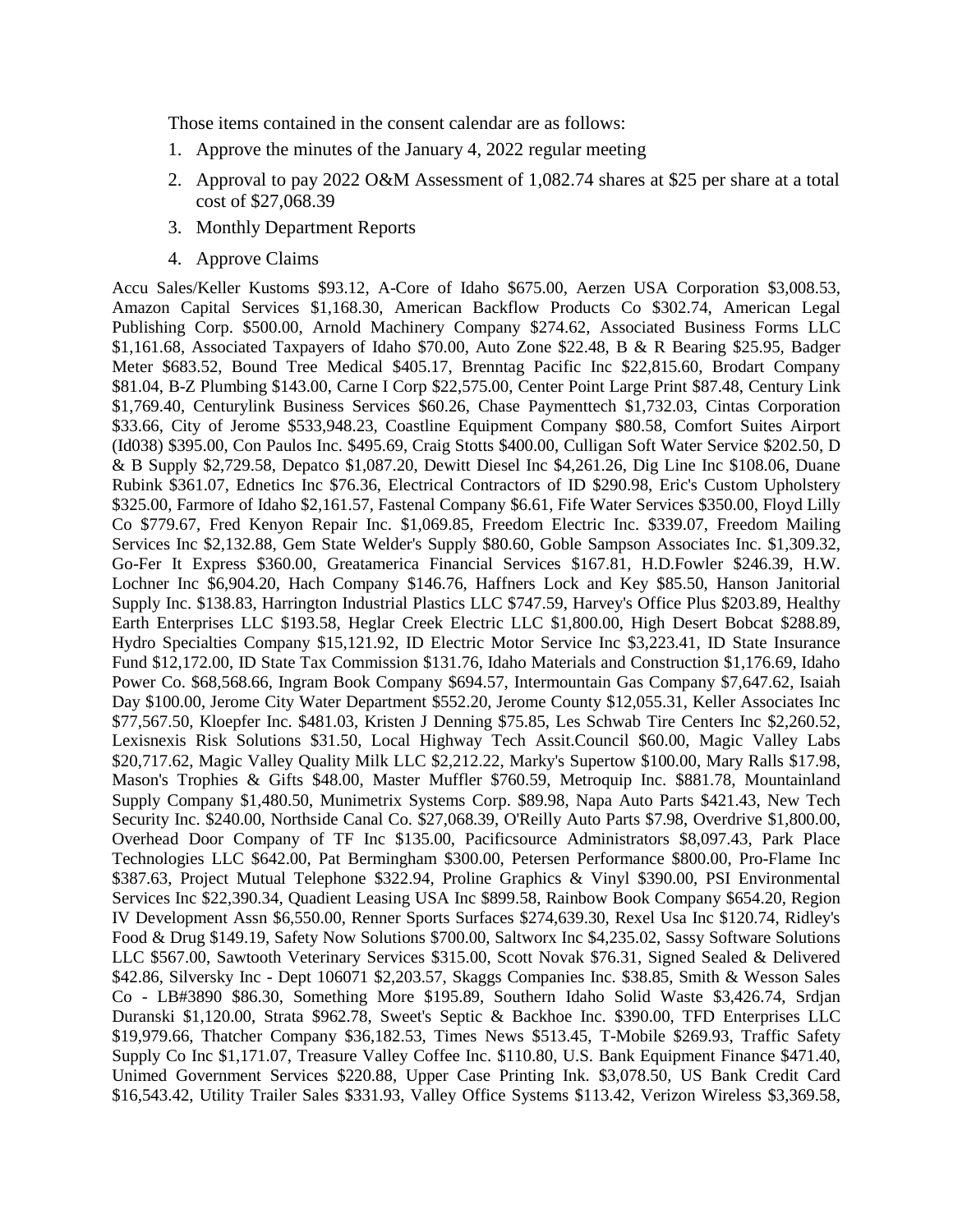Vievu \$299.00, Western Waste Services \$807.02, Williams Meservy & Larsen LLP \$12,856.42, Xpress Bill Pay \$1,090.29.

Councilman Barber made the motion to approve the consent calendar as presented. Second to the motion was made by Councilman Peterson. After consideration, the motion passed unanimously by the following vote: **AYES**: Councilman Johnson, Councilman Peterson, Councilman Craig, and Councilman Barber. **NAYS**: None.

## **AWARD OF APPRECIATION TO FORMER COUNCILMAN CULVER:**

Mayor Davis invited former Councilman Bob Culver to stand as he presented a plaque to express appreciation for the years served as City Councilman. Mr. Culver also worked for the City of Jerome for 32 years before retiring. Mr. Culver thanked everyone in attendance along with the citizens of Jerome for electing him to serve as Councilman.

# **WASTEWATER NEW HEADWORKS PROJECT BIDS:**

Mr. Carpenter stated this item is regarding the pre-purchase of equipment for the Wastewater New Headworks project. He stated Keller Associates is doing the design for the project and they noted, with lead time and projected price increases, it would be best to secure equipment for the project. A bid package was advertised on December  $8<sup>th</sup>$  and December 15<sup>th</sup> with the bid opening on January  $12^{th}$ . Mr. Carpenter explained three specific sets of equipment (screening equipment, vortex grit remover equipment, and grit classifier) were advertised in one advertisement and bidders were allowed to bid on each specific set if they so choose. One bid was received for Item 1A/1B from Huber Technology for \$403,400.00; staff reviewed the documents and determined the documents were responsible and responsive and therefore recommended for approval.

One bid was received for Items 2A/2B and 3A/3B from Smith and Loveless but the bid came with conditions and exceptions which were not allowed. Staff recommends the bid be rejected, and Council may declare a resolution to seek purchase of the equipment on the open market per Idaho Code. Mr. Carpenter stated staff can negotiate conditions and terms with the vendor as well once the resolution has been passed. Upon inquiry by Councilman Barber, Mr. Carpenter stated Huber Technology is a reputable vendor. Councilman Johnson inquired about accepting bids if the request goes to the open market, and Mr. Carpenter stated Smith and Loveless could change their price. However, their terms and conditions were not specified and the bid they submitted was not for what was advertised. Upon inquiry by Councilman Peterson, Mr. Carpenter stated staff can re-advertise or negotiate terms with the vendor; he noted the vendor may not have experience in bidding for a municipality. Councilman Barber inquired about the process for rejecting bids, and Mr. Larsen stated a motion to reject the bid is a clear action on record versus letting an action die for lack of motion. Additionally, Mr. Carpenter confirmed staff has not contracted with Aqua Engineering for some time. Upon inquiry by Councilman Johnson, Mr. Carpenter stated the design for the project is nearly complete and the project may go to bid in March or April, with anticipated completion within one year. The leadtime on some equipment is 32-46 weeks to arrive. Upon inquiry by Mayor Davis, Mr. Carpenter explained the process of completing the project (bidding, construction, etc.) had the equipment timeline not been an issue. Lead-time and construction time, allowed to a contractor, is taken into consideration when preparing for a project and pre-purchasing equipment is sometimes less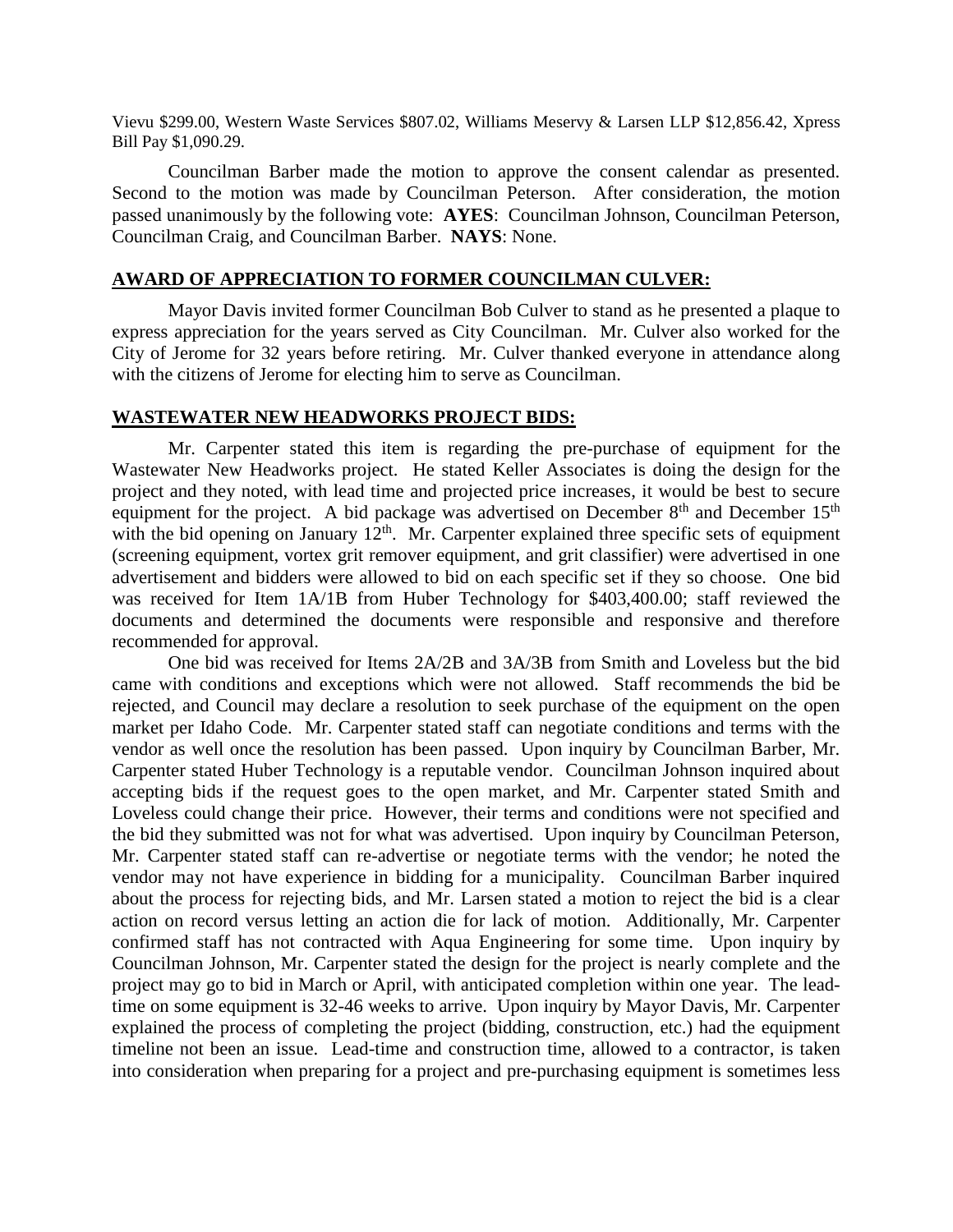expensive but depends on the time invested and potential issues that come with procuring equipment (vendor, liability and warranty issues, etc.).

Councilman Barber made the motion to approve a contract award Huber Technology for the Wastewater New Headworks Equipment Pre-Purchase Project Bid Items 1A + 1B for the lump sum bid of \$403,400.00. Second to the motion was made by Councilman Peterson. After consideration, the motion passed unanimously by the following vote: **AYES**: Councilman Johnson, Councilman Peterson, Councilman Craig, and Councilman Barber. **NAYS**: None.

Councilman Barber made the motion to reject all bids for Bid Items  $2A + 2B$  and Bid Items 3A + 3B of the Wastewater New Headworks Equipment Pre-Purchase Project. Second to the motion was made by Councilman Peterson. After consideration, the motion passed unanimously by the following vote: **AYES**: Councilman Johnson, Councilman Peterson, Councilman Craig, and Councilman Barber. **NAYS**: None.

### **TACO FEST 2022:**

Ms. Lauren Brill with The Go Agency participated in the meeting via Zoom to explain the application request and event. She stated the Taco Fest has been an annual cultural event hosted by The Go Agency at Idaho Central Credit Union (ICCU) and Veteran's Memorial Parks in collaboration with ICCU. The success of the Jerome event led to events in Nampa and Pocatello, and Ms. Brill stated The Go Agency would like the event to be held on July  $22<sup>nd</sup>$  and July  $23<sup>rd</sup>$ instead of September like in previous years. The festival includes local Hispanic taco vendors, a beer garden, a kid zone, live music and wrestling matches. Upon inquiry by Councilman Barber regarding the beer garden placement and size, Ms. Coderniz stated that a small section is usually reserved for the beer garden and not the majority of the eastern portion of ICCU Park. Additionally, Chief Hall stated the beer garden last year was larger than expected and he requested that it be more of a manageable size to control the alcoholic beverages at the park. He also noted that because the event will be held in July, the splash pad and skate park will be well utilized by the community at that time. Ms. Brill stated that she would like to see where the beer garden was placed in the past, and Ms. Coderniz noted that a map from Freedom Fest with the beer garden would be emailed to Ms. Brill.

Upon inquiry by Mayor Davis, Mr. Ahrens stated that the road closures were of concern. There was confusion regarding the times of the road closures, and Mr. Ahrens stated that the times allowed on the Idaho Transportation Department (ITD) permit needed to be adhered to. Ms. Brill stated that Road Work Ahead was contracted to maintain the road closures, and Mr. Ahrens stated that the roads were closed earlier than what the ITD permit allowed; better communication needs to take place between the contractor and the Public Works Department.

Councilman Barber made the motion to approve the application of Lauren Brill with The Go Agency to hold a Taco Fest event on July 22-23, 2022 at ICCU and Veteran's Memorial Parks contingent upon paying the required fees, obtaining appropriate permits and providing adequate insurance. Second to the motion was made by Councilman Johnson. After consideration, the motion passed unanimously by the following vote: **AYES**: Councilman Johnson, Councilman Peterson, Councilman Craig, and Councilman Barber. **NAYS**: None.

### **DEPARTMENT REPORTS:**